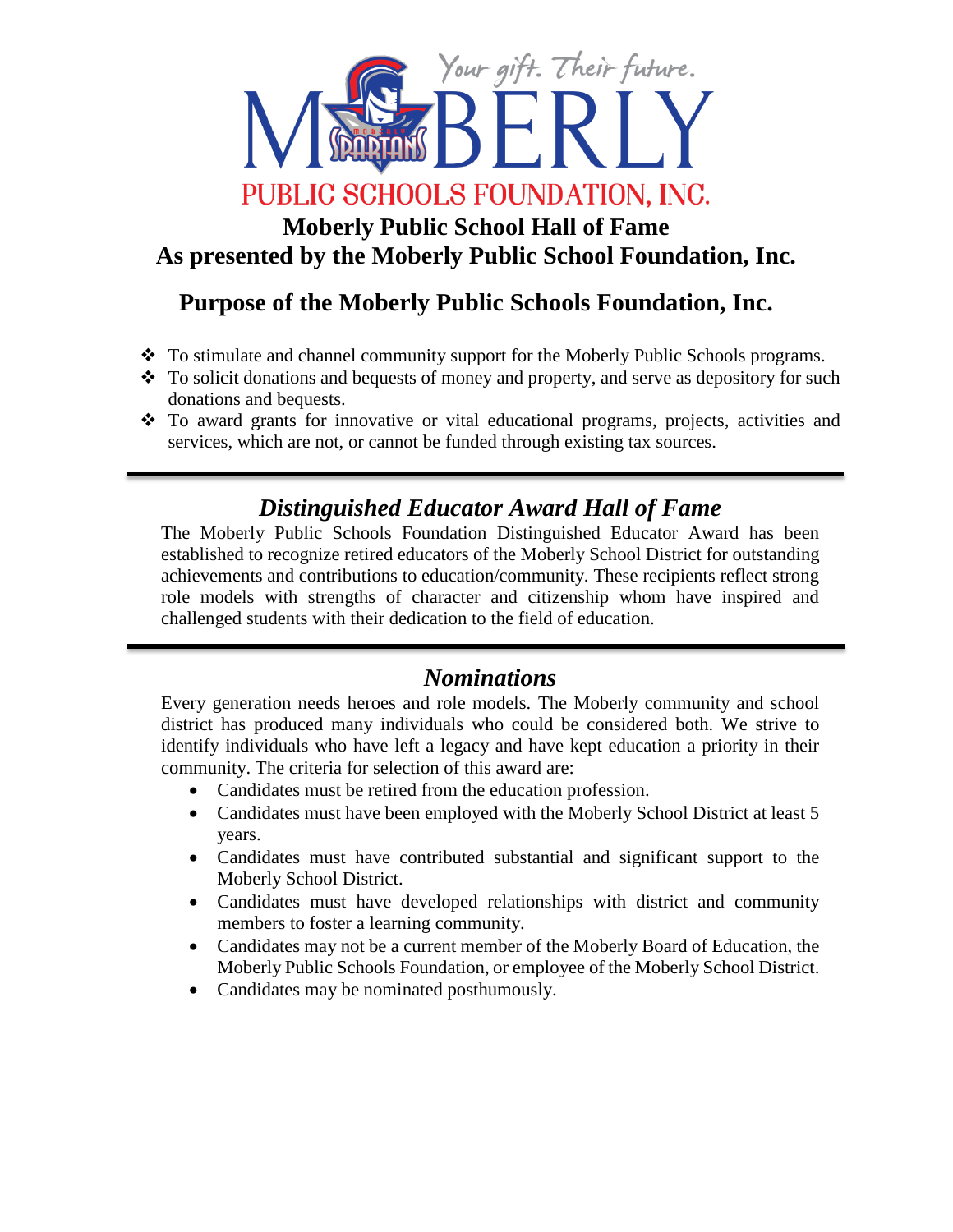### *Selection Process*

- 1. The Foundation Hall of Fame Committee shall receive and review each nomination. Please provide as much information as possible. No nomination will be disqualified due to a lack of information.
- 2. In any one (1) year, at least one (1) Distinguished Educator Award shall be given.
- 3. The Hall of Fame Committee reserves the right to reject any or all nominations.
- 4. The decision of the Hall of Fame Committee will be final and cannot be challenged.
- 5. All nomination forms, photos, and other materials become the property of the MPSF and will not be returned.
- 6. All nomination packets received by the Moberly Public Schools Foundation will remain in consideration for two additional years. After that three year period, the candidate must be re-nominated for consideration.

## *Distinguished Educator Award Hall of Fame Nomination Form*

**Please provide as much information as possible.** 

Full Name of Nominee (include Maiden Name, if applicable):

| City, State, Zip |
|------------------|
| Phone            |
|                  |

\_\_\_\_\_\_\_\_\_\_\_\_\_\_\_\_\_\_\_\_\_\_\_\_\_\_\_\_\_\_\_\_\_\_\_\_\_\_\_\_\_\_\_\_\_\_\_\_\_\_\_\_\_\_\_\_\_\_\_\_\_\_\_\_\_\_\_\_\_\_

**The name, address, and telephone number of the person making the nomination is required.**

| Name             |  |
|------------------|--|
|                  |  |
| City, State, Zip |  |
|                  |  |
|                  |  |
|                  |  |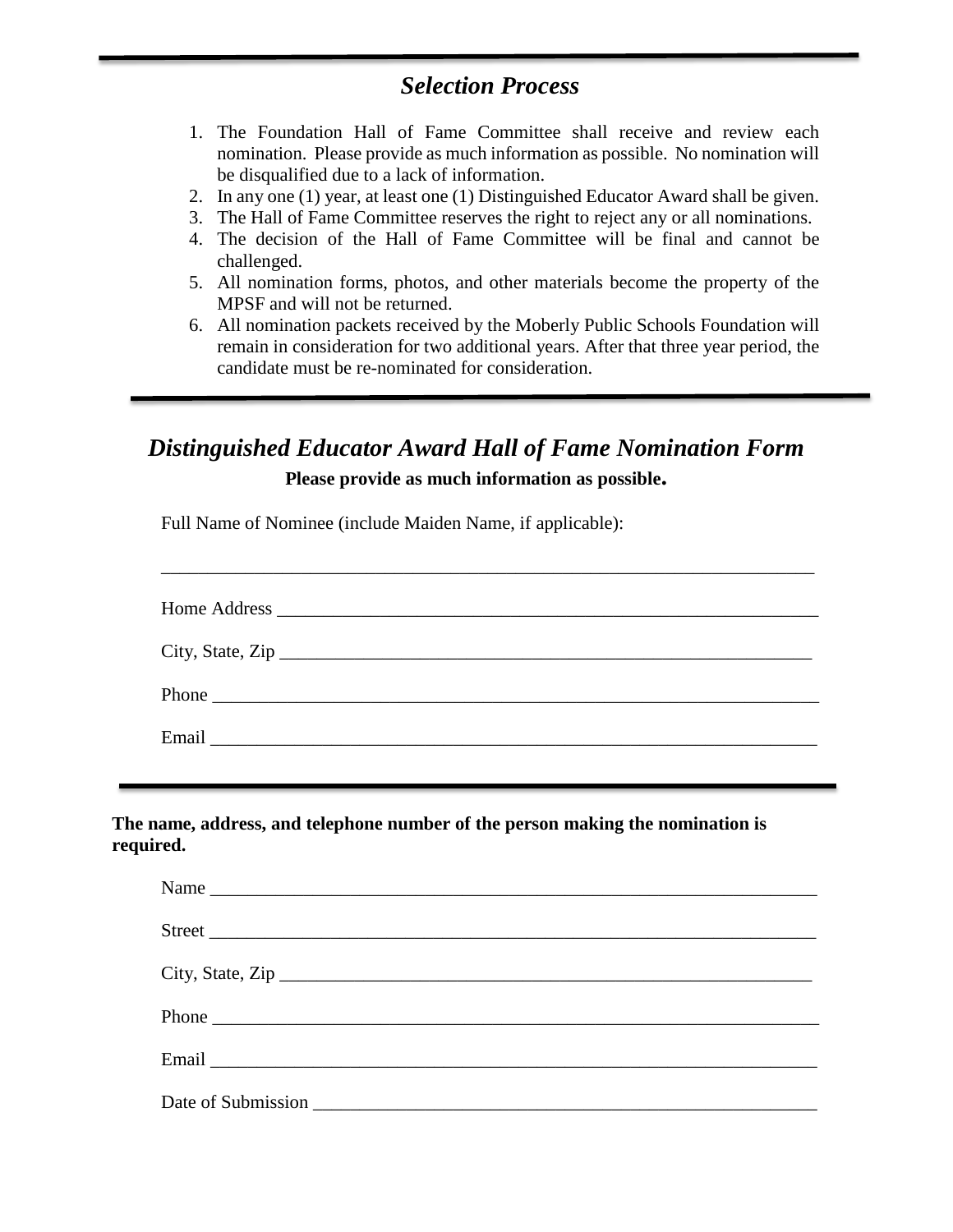#### **CAREER SUMMARY:**

Please provide as much information and background as you can on your nominee. This could include any professional or personal awards and achievements about which you are aware.



#### **CIVIC AND/OR PHILANTHROPIC SERVICE:**

Please list any civic, humanitarian, fraternal or community involvement. If you don't know, that is ok as well.